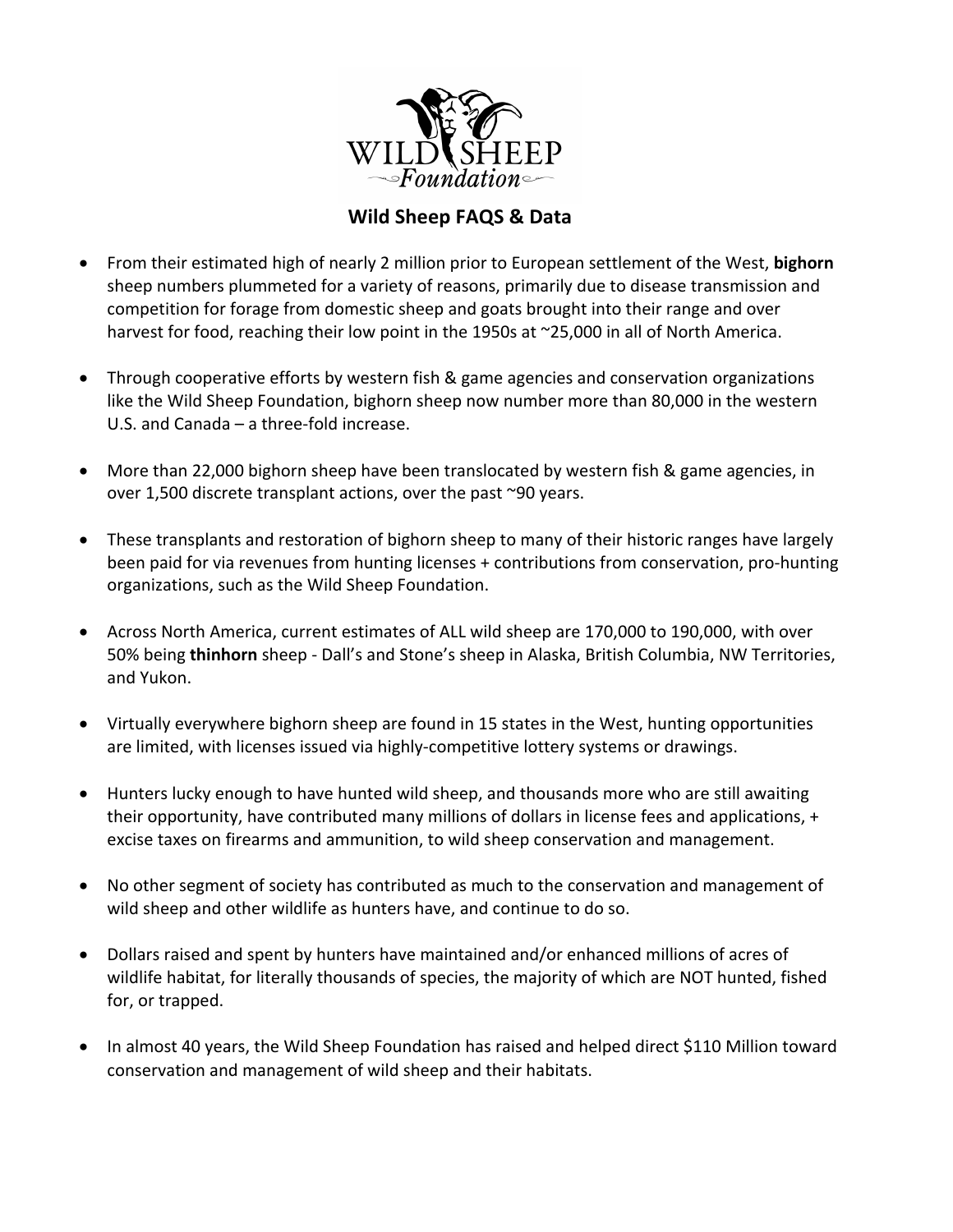#### *BIGHORN SHEEP – THEN AND NOW*

### Estimated Bighorn/Desert Bighorn Populations in the United States

|    |                   | 1960    | 2014   | % Increase     |
|----|-------------------|---------|--------|----------------|
| 1. | Arizona           | 3,500   | 6,200  | 177%           |
| 2. | California        | 2,500   | 4,800  | 192%           |
| 3. | Colorado          | 3,000   | 7,500  | 250%           |
| 4. | Idaho             | 2,800   | 3,070  | 9%             |
| 5. | Nebraska          | Unknown | 350    | $~\sim~\!\!\%$ |
| 6. | Nevada            | Remnant | 11,000 | $~\sim~\!\!\%$ |
| 7. | <b>New Mexico</b> | Remnant | 2,030  | $~\sim~\!\!\%$ |
| 8. | North Dakota      | Unknown | 300    | $~\sim~0/6$    |
| 9. | Montana           | 1,700   | 6,050  | 391%           |
|    | 10. Oregon        | 25      | 4,960  | 1,984%         |
|    | 11. South Dakota  | Unknown | 250    | $~\sim~\!\!\%$ |
|    | 12. Texas         | Remnant | 1,800  | $~\sim~\!\!\%$ |
|    | 13. Utah          | Remnant | 4,700  | $~\sim~\!\!\%$ |
|    | 14. Washington    | Remnant | 1,310  | $~\sim~9/6$    |
|    | 15. Wyoming       | 2,000   | 6,500  | 325%           |
|    |                   |         |        |                |

Sources: Buechner Monograph (1960) and Western Association of Fish & Wildlife Agencies (2014 data.)

### Estimated Bighorn/Desert Bighorn Populations in the Alberta, British Columbia & Mexico

|                     | 1960 | 2014  |
|---------------------|------|-------|
| 1. Alberta          |      | 6.400 |
| 2. British Columbia |      | 6.600 |
| 3. Mexico           |      | 8.000 |

#### *THINHORN SHEEP – THEN AND NOW*

### Dall's Sheep Population Estimate

|                          | 1960 | 2014              |
|--------------------------|------|-------------------|
| 1. Alaska                |      | $42,800 - 49,500$ |
| 2. British Columbia      | 7    | $350 - 550$       |
| 3. Northwest Territories |      | $14,500 - 27,000$ |
| 4. Yukon Territory       |      | 19.000            |
| Total                    |      | $76,650 - 96,050$ |

### **Stone's Sheep Population Estimate**

|                        | 1960 | 2014              |
|------------------------|------|-------------------|
| British Columbia       |      | $10.000 - 16.000$ |
| <b>Yukon Territory</b> |      | 3.000             |
| Total                  |      | $13.000 - 19.000$ |

Source: Western Association of Fish & Wildlife Agencies (2014 data.)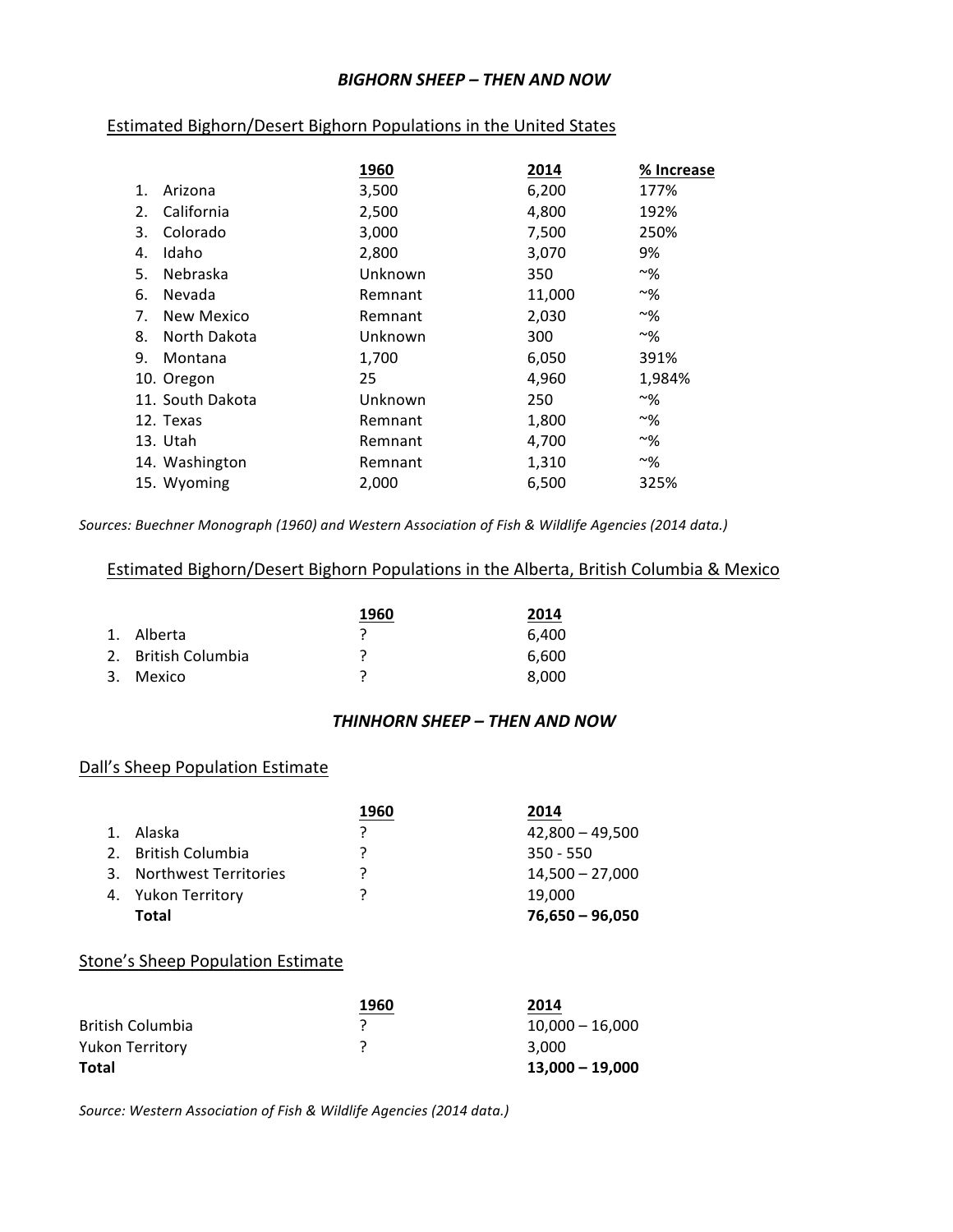## *LICENSE & HARVEST DATA (Current Data Available)*

| Jurisdiction                 | <b>Ram Licenses Issued</b> | <b>Auction/Raffle Tags</b> | <b>Total Harvest</b>          |
|------------------------------|----------------------------|----------------------------|-------------------------------|
| Dall's Sheep                 |                            |                            |                               |
| Alaska                       | 6,311                      | ?                          | 700                           |
| <b>British Columbia</b>      | 2,731                      | $2*$                       | 4                             |
| <b>Northwest Territories</b> | 262                        | $\mathbf 0$                | 201                           |
| <b>Yukon Territory</b>       | 1,657                      | $\mathbf{1}$               | 236                           |
| Stone's Sheep                |                            |                            |                               |
| <b>British Columbia</b>      | ?                          | $2*$                       | 334                           |
| <b>Northwest Territories</b> | ?                          | $\pmb{0}$                  | ?                             |
| <b>Bighorn Sheep</b>         |                            |                            |                               |
| Alberta                      | 2,442                      | 1/1                        | 170                           |
| Arizona                      | 18                         | 1/1                        | 16                            |
| <b>British Columbia</b>      | ?                          | $2*$                       | 65                            |
| Colorado                     | 199                        | 1/1                        | 115                           |
| Idaho                        | 91                         | 1/1                        | 61                            |
| Montana                      | 119                        | 1/1                        | 119                           |
| Nebraska                     | $0 - 1$                    | $0 - 1$                    | $0 - 1$                       |
| Nevada                       | 68                         | $\mathbf{1}$               | 62                            |
| <b>New Mexico</b>            | 21                         | $1/1*$                     | 15                            |
| North Dakota                 | 5                          | $\mathbf{1}$               | 5                             |
| Oregon                       | 95                         | $\mathbf{1}$               | 99 (License & tribal harvest) |
| South Dakota                 | 3                          | 1                          | $\overline{2}$                |
| Utah                         | 46                         | 11 (6DB&5RM) 46            |                               |
| Washington                   | 32                         | $\mathbf{1}$               | 31                            |
| Wyoming                      | 213                        | 5/1                        | 167                           |
| Desert Bighorn Sheep         |                            |                            |                               |
| Arizona                      | 107                        | 1/1                        | 86                            |
| California                   | 23                         | 3?                         | 19                            |
| Colorado                     | 12                         | $\mathbf 0$                | 11                            |
| Nevada                       | 312                        | $\overline{2}$             | 258                           |
| <b>New Mexico</b>            | 29                         | $1/1*$                     | 15                            |
| Texas                        | $13*$                      | $1/1*$                     | $9*$                          |
| Utah                         | 46                         | 11 (6DB&5RM) 45            |                               |
| Baja California Sur          | ?                          | $\mathsf{O}\xspace$        | 35                            |
| Sonora                       | ?                          | 0                          | 55                            |
| Chihuahua                    | ?                          | 0                          | $\overline{2}$                |
| Coahuila                     | 5.                         | $0 - 1$                    | $2 - 5$                       |